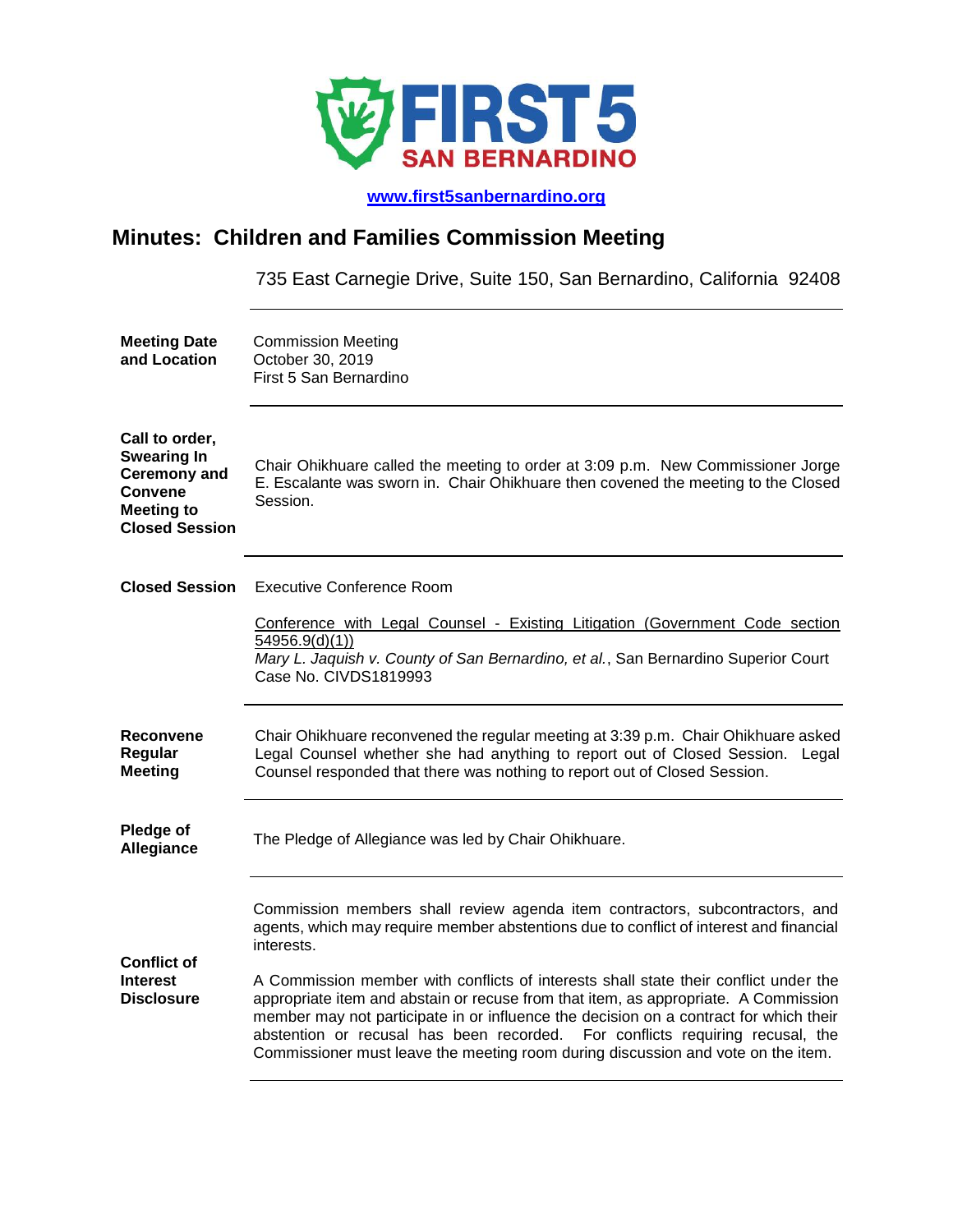**Attendees Commissioners Present**

|                                                                | Jorge E. Escalante<br>$\bullet$<br>Margaret Hill<br>Maxwell Ohikhuare, M.D.<br>$\bullet$<br>Elliot Weinstein, M.D.<br>$\bullet$                                                                                                                                                                                                                                                                                                                                                                    |
|----------------------------------------------------------------|----------------------------------------------------------------------------------------------------------------------------------------------------------------------------------------------------------------------------------------------------------------------------------------------------------------------------------------------------------------------------------------------------------------------------------------------------------------------------------------------------|
|                                                                | <b>Staff Present</b><br>Karen Scott, Executive Director<br>$\bullet$<br>Cindy Faulkner, Assistant Director<br>$\bullet$<br>Scott McGrath, Deputy Director<br>Debora Dickerson-Sims, Chief Financial Officer<br>Staci Scranton, Business Support Manager<br>Sophie Akins, Commission Counsel<br>LuCretia Dowdy, Marketing Aide<br>$\bullet$<br>Renee Jones, Staff Analyst II<br>$\bullet$<br>Wendy Lee, Staff Analyst II<br>$\bullet$<br>Ronnie Robinson, Section Manager-Systems and Communication |
| <b>Changes to the</b><br>Agenda                                | Agenda Item 2 is pulled and will be presented at a future meeting.                                                                                                                                                                                                                                                                                                                                                                                                                                 |
| Report-<br>Legislative<br><b>Chekesha</b><br>Gilliam           | See attached legislative report.<br>PDF<br>10-2019 F5SB.pdf                                                                                                                                                                                                                                                                                                                                                                                                                                        |
| Report-<br><b>Executive</b><br>Director,<br><b>Karen Scott</b> | Ms. Scott welcomed Jorge Escalante to First 5 and looks forward to his contributions<br>as a new Commissioner.<br>Ms. Scott announced Staci Scranton, Business Support Manager, will be leaving First<br>5 and joining the American Academy of Pediatrics as their coordinator for the Reach<br>Out and Read program. She thanked Staci for her 10 years of service to First 5 and<br>wished her well in her new position.                                                                         |
| <b>Consent</b>                                                 | Motion by Commissioner Weinstein and seconded by Commissioner Hill to approve<br>the Consent Items.<br>With Commissioners Gonzales, Ovitt and Thomas absent and without further<br>comment or objection, motion carried by unanimous vote.                                                                                                                                                                                                                                                         |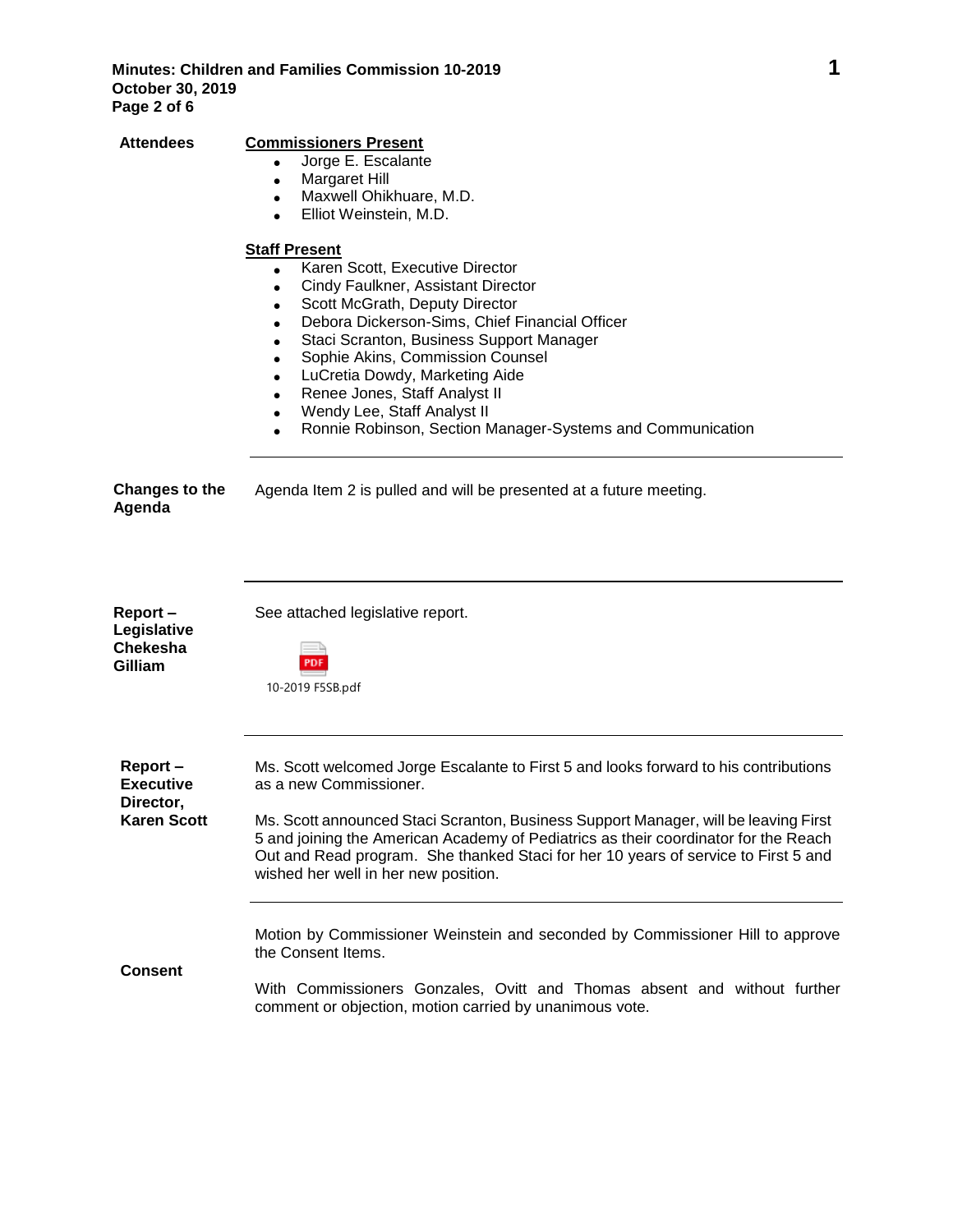| Item No.       | <b>CONSENT</b>                                                                                                                                                                                                                                                                                                                                                                                                                                                                                                                                                                                                                                                                                                                                                                                                                                                                                                                                                                                                                                                                                                                                                                                                                                                                                                                                                                                                                                                                                                                                                                                                                                     |
|----------------|----------------------------------------------------------------------------------------------------------------------------------------------------------------------------------------------------------------------------------------------------------------------------------------------------------------------------------------------------------------------------------------------------------------------------------------------------------------------------------------------------------------------------------------------------------------------------------------------------------------------------------------------------------------------------------------------------------------------------------------------------------------------------------------------------------------------------------------------------------------------------------------------------------------------------------------------------------------------------------------------------------------------------------------------------------------------------------------------------------------------------------------------------------------------------------------------------------------------------------------------------------------------------------------------------------------------------------------------------------------------------------------------------------------------------------------------------------------------------------------------------------------------------------------------------------------------------------------------------------------------------------------------------|
| 1              | Approve Minutes of September 11, 2019 Commission Meeting.                                                                                                                                                                                                                                                                                                                                                                                                                                                                                                                                                                                                                                                                                                                                                                                                                                                                                                                                                                                                                                                                                                                                                                                                                                                                                                                                                                                                                                                                                                                                                                                          |
| $\overline{2}$ | (Presenter: Ann M. Calkins, Executive Assistant 252-4252)<br>A. Approve employment contracts between the County of San Bernardino and<br>Children and Families Commission with the following individuals, effective<br>November 23, 2019 through November 22, 2022:<br>a. Deanna Mitchell as Office Assistant II, for the total annual cost of \$44,685<br>(\$29,182 Salary, \$15,503 Benefits).<br>b. Alejandro Gutierrez-Chavez as Staff Analyst II, for the total annual cost of<br>\$84,643 (\$58,427 Salary, \$26,216 Benefits).<br>Merceides Logans as Staff Analyst II, for the total annual cost of \$84,643<br>C <sub>1</sub><br>(\$58,427 Salary, \$26,216 Benefits).<br>B. Approve Amendment No. 1, effective November 23, 2019, to Employment<br>Contract No. 19-501 with Ronald S. McGrath as Deputy Director of Systems and<br>Impact, updating salary language with no change to the contract term of August<br>3, 2019 through August 2, 2022 or the current annual cost of \$137,872 (\$88,524<br>Salary, \$49,348 Benefits).<br>C. Authorize the Assistant Executive Officer of Human Services to execute<br>amendments to extend the term of the contracts for a maximum of three<br>successive one-year periods on behalf of the County, subject to County Counsel<br>review.<br>D. Direct the Assistant Executive Officer of Human Services to transmit all documents<br>in relation to contract amendments to the Clerk of the Board of Supervisors within<br>30 days of execution.<br>(Presenter: Karen E. Scott, Executive Director, 252-4252)<br>Agenda Item 2 pulled from agenda. Will be presented at a future meeting. |
| 3              | Approve Commission Meeting Schedule for Calendar Year 2020<br>(Presenter: Ann M. Calkins, Executive Assistant, 252-4252)                                                                                                                                                                                                                                                                                                                                                                                                                                                                                                                                                                                                                                                                                                                                                                                                                                                                                                                                                                                                                                                                                                                                                                                                                                                                                                                                                                                                                                                                                                                           |

| Item No. | <b>DISCUSSION</b>                                                                                                                                                                                                                                                                                                                                                                                                                                                                                                                                                                                                                                                                                                                                                                                                                                                                                                       |
|----------|-------------------------------------------------------------------------------------------------------------------------------------------------------------------------------------------------------------------------------------------------------------------------------------------------------------------------------------------------------------------------------------------------------------------------------------------------------------------------------------------------------------------------------------------------------------------------------------------------------------------------------------------------------------------------------------------------------------------------------------------------------------------------------------------------------------------------------------------------------------------------------------------------------------------------|
|          | Conduct Public Hearing for the Children and Families Commission for San Bernardino<br>County's Annual Audit for Fiscal Year 2018-2019.                                                                                                                                                                                                                                                                                                                                                                                                                                                                                                                                                                                                                                                                                                                                                                                  |
|          | (Presenter: Debora Dickerson-Sims, Chief Financial Officer, 252-4269)                                                                                                                                                                                                                                                                                                                                                                                                                                                                                                                                                                                                                                                                                                                                                                                                                                                   |
|          | Public Hearing conducted. No public comments presented on this item.                                                                                                                                                                                                                                                                                                                                                                                                                                                                                                                                                                                                                                                                                                                                                                                                                                                    |
|          | Ms. Dickerson-Sims introduced David Showalter from Eide Bailly (formerly known as<br>Vavrinek, Trine, Day and Co., LLP) who presented to the Commission the following<br>finding. Correction action for the finding and target date for implementation is listed<br>below:                                                                                                                                                                                                                                                                                                                                                                                                                                                                                                                                                                                                                                              |
| 4        | <b>Finding Number 2019-001: Salaries and Benefits Policies</b><br>Criteria: Per Health and Safety Code sections 130151(b)(8) and 130140 (d)(6),<br>county commission must adopt, in a public hearing, policies and procedures for<br>establishing salaries and benefits for its employees. The employees' salaries and<br>benefits policies must comply with those set forth in the commission policies or the<br>county government policies. Additionally, per the First 5 San Bernardino Children and<br>Families Commission's (Commission) Salary and Benefit Policy 16-02 A1, the<br>Commission, in cooperation with the San Bernardino County Director of Human<br>Resources or designated representative, and the San Bernardino County Division<br>Chief for Human Resources or designated representative, along with the<br>Commission's Appointing Authority (Assistant Executive Officer for Human Services), |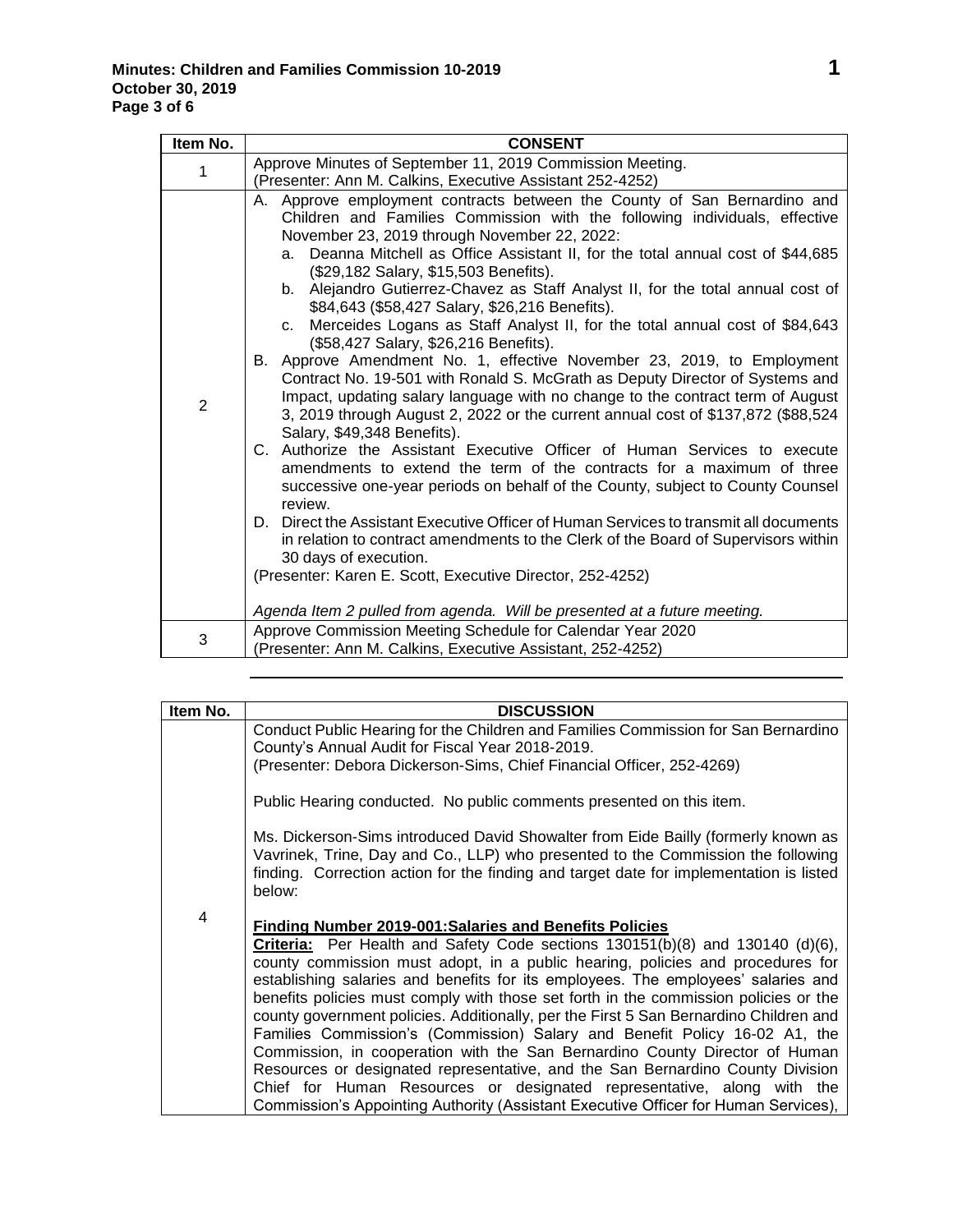|                | has the authority to recommend and approve new employee classes and structure,<br>employee reclassifications, employee recruitment/retention salary adjustments for<br>increased compensation in situations where such a need exists.<br>Such actions are subject to agreement by Human Resources and the Board of<br>Commissioner's review and approval.                                                                                                                                                                                                                                                                                                                                                                                                                                                         |
|----------------|-------------------------------------------------------------------------------------------------------------------------------------------------------------------------------------------------------------------------------------------------------------------------------------------------------------------------------------------------------------------------------------------------------------------------------------------------------------------------------------------------------------------------------------------------------------------------------------------------------------------------------------------------------------------------------------------------------------------------------------------------------------------------------------------------------------------|
|                | <b>Condition:</b> The actual salaries and benefits paid for two employees were not<br>consistent with the salaries and benefits policies adopted by the Commission. As a<br>result, a total amount of \$1,252 was over paid to these two employees during the fiscal<br>year.                                                                                                                                                                                                                                                                                                                                                                                                                                                                                                                                     |
|                | <b>Corrective Action:</b> The Commission will implement policies and procedures<br>designed to ensure salary changes approved by the Commission Board are<br>communicated to the County in a timely basis, and verify the changes for accuracy<br>and completeness. The Commission will also periodically review salary rates reported<br>through the County Payroll System and compare to Commission approved salaries for<br>accuracy.                                                                                                                                                                                                                                                                                                                                                                          |
|                | Target Date for Implementation: Immediate.                                                                                                                                                                                                                                                                                                                                                                                                                                                                                                                                                                                                                                                                                                                                                                        |
| 5              | Conduct Public Hearing of the Children and Families Commission for San Bernardino<br>County's Annual Report for Fiscal Year 2018-2019.<br>(Presenter: William Kariuki, Section Manager, Evaluation/Impact, 252-4260)                                                                                                                                                                                                                                                                                                                                                                                                                                                                                                                                                                                              |
|                |                                                                                                                                                                                                                                                                                                                                                                                                                                                                                                                                                                                                                                                                                                                                                                                                                   |
|                | Public Hearing conducted. No public comments presented on this item.<br>Approve Amendment A1 for Contract IC033 with Social Entrepreneurs, Inc., for an<br>increase of \$45,331 for Fiscal Years 2019-2021 for a cumulative total of \$966,661 for<br>Fiscal Years 2017-2021 to provide capacity building.<br>(Presenter: Ronnie Robinson, Section Manager, Systems/Communication, 252-4255)                                                                                                                                                                                                                                                                                                                                                                                                                      |
| 6              | <b>Discussion</b><br>None                                                                                                                                                                                                                                                                                                                                                                                                                                                                                                                                                                                                                                                                                                                                                                                         |
|                | <b>Public Comment</b><br>None                                                                                                                                                                                                                                                                                                                                                                                                                                                                                                                                                                                                                                                                                                                                                                                     |
|                | Motion made by Commissioner Hill and seconded by Commissioner Weinstein to<br>approve Item 6. With Commissioners Gonzales, Ovitt and Thomas absent and without<br>further comment or objection, motion carried by unanimous vote.                                                                                                                                                                                                                                                                                                                                                                                                                                                                                                                                                                                 |
|                | Approve Contract SI032 with Inland Empire Breastfeeding Coalition (IEBC) for<br>\$43,780 for Fiscal Year 2019-2020 to improve breastfeeding rates within San<br>Bernardino County.                                                                                                                                                                                                                                                                                                                                                                                                                                                                                                                                                                                                                                |
|                | (Presenter: Renee Jones, Staff Analyst II, 252-4273)                                                                                                                                                                                                                                                                                                                                                                                                                                                                                                                                                                                                                                                                                                                                                              |
| $\overline{7}$ | <b>Discussion</b><br>Commissioner Hill asked how many non-baby friendly hospitals are in San Bernardino<br>County. The answer was six. Are mothers aware of the IEBC when they leave the<br>hospital and the importance of breastfeeding? If they are in a baby-friendly hospital,<br>mothers are made aware of the coalition and are educated on the importance of<br>breastfeeding. Laurie Hasley, IEBC Board Treasurer, came to the podium and<br>explained there are 10 steps (policies and procedures) which need to be implemented<br>within hospitals to be designated as "baby-friendly", with certification every five years.<br>10 hospitals are currently baby-friendly. In the last two years, there has been<br>discussion about the cost of the baby-friendly initiative through Baby Friendly USA, |
|                | which is a part of the World Health Organization and the fair market cost they have to                                                                                                                                                                                                                                                                                                                                                                                                                                                                                                                                                                                                                                                                                                                            |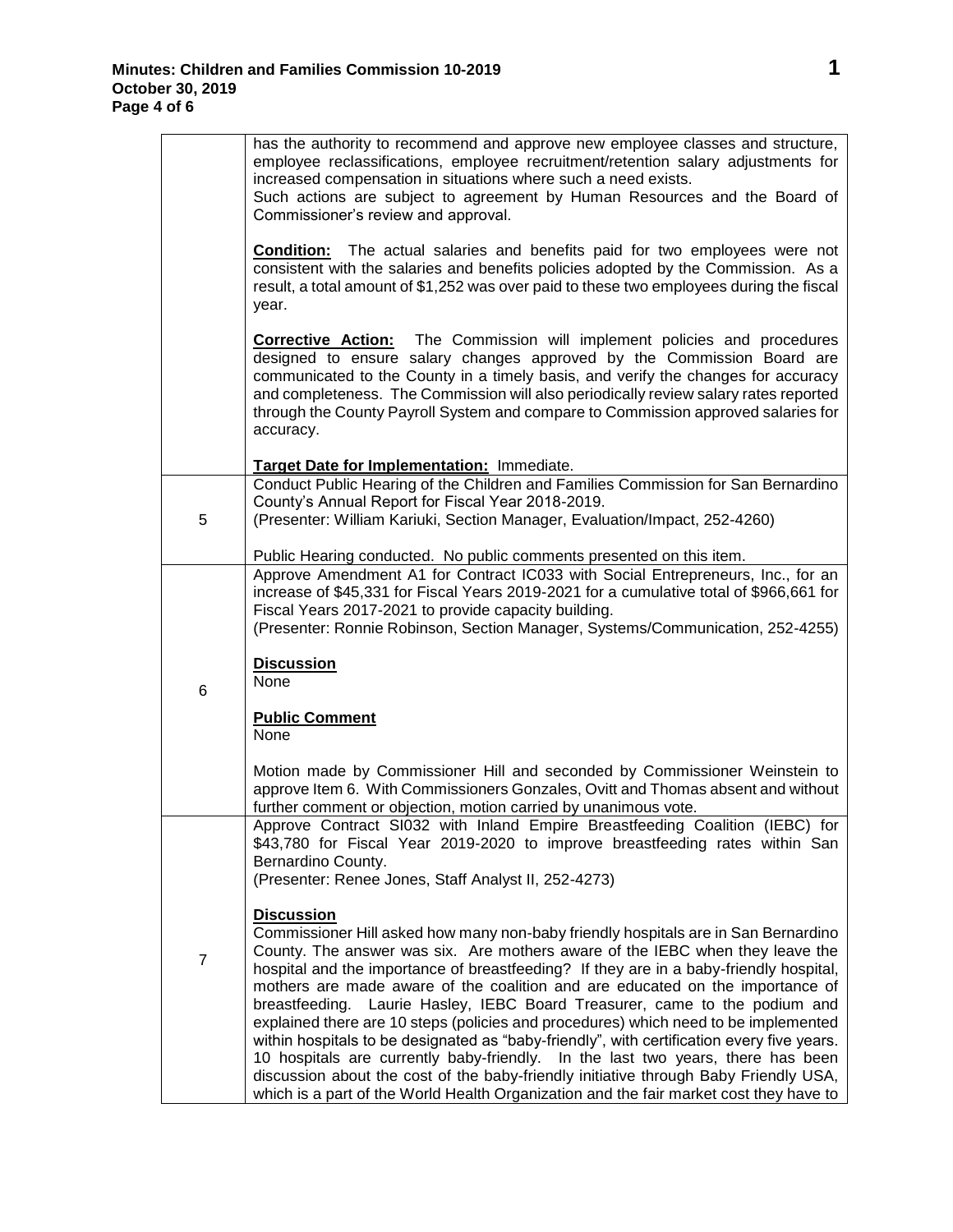**Public** 

|   | pay for baby formula. The State of California has passed a bill that all hospitals must<br>be baby- friendly certified or baby friendly-like by 2025. There are 13 hospitals in San<br>Bernardino County and most of them are in some path in meeting all the policies and<br>procedures. The IEBC mission is to help hospitals keep their momentum going and<br>not back out of being a baby-friendly institution. The goal is to build infrastructure (i.e.,<br>regular network meetings on a monthly basis with hospital staff) and get all 13<br>hospitals on board. |
|---|--------------------------------------------------------------------------------------------------------------------------------------------------------------------------------------------------------------------------------------------------------------------------------------------------------------------------------------------------------------------------------------------------------------------------------------------------------------------------------------------------------------------------------------------------------------------------|
|   | Dr. Weinstein concurred that becoming a baby-friendly hospital is a rigorous process<br>and not just a simple ask. It involves participation by the nursing staff, physicians,<br>pediatricians, and obstetricians. The physicians need to do their part of the training,<br>as well.                                                                                                                                                                                                                                                                                    |
|   | <b>Public Comment</b><br>None                                                                                                                                                                                                                                                                                                                                                                                                                                                                                                                                            |
|   | Motion made by Commissioner Hill and seconded by Commissioner Weinstein to<br>approve Item 7. With Commissioners Gonzales, Ovitt and Thomas absent and without<br>further comment or objection, motion carried by unanimous vote.                                                                                                                                                                                                                                                                                                                                        |
|   | Approve Family and Community Support and Partnerships-Expansion (FCSP-E)<br>Request for Proposal (RFP) 19-02 for Fiscal Year 2020-2023 in an amount not to<br>exceed \$4 million per year and \$12 million for the three year funding cycle.<br>(Presenter: Dr. Wendy Lee, Staff Analyst II, 252-4254)                                                                                                                                                                                                                                                                   |
| 8 | <b>Discussion</b><br>Commissioner Hill asked about the steps to First 5's review process. First 5 staff<br>responded giving a description of the process which includes administrative review,<br>internal and external review, fiscal review negotiations, executive review and final<br>Commission approval.                                                                                                                                                                                                                                                           |
|   | <b>Public Comment</b><br>None                                                                                                                                                                                                                                                                                                                                                                                                                                                                                                                                            |
|   | Motion made by Commissioner Escalante and seconded by Commissioner Hill to<br>approve Item 8. With Commissioners Gonzales, Ovitt and Thomas absent and without<br>further comment or objection, motion carried by unanimous vote.                                                                                                                                                                                                                                                                                                                                        |
|   |                                                                                                                                                                                                                                                                                                                                                                                                                                                                                                                                                                          |

**Comment** None *<sup>1</sup>***Commissioner Roundtable** Vice Chair Weinstein stated the Southern California Medical Museum has closed and is still actively seeking a new location (around 1500 sq. ft.) in the Inland Empire area after 37 years in existence. Dr. Weinstein stated the museum will continue to offer Boy Scout merit badges in Medicine. Once a new location is secured, Dr. Weinstein will notify the Commission and public. Commissioner Escalante thanked the Commission for the opportunity to serve and looks forward to contributing to the First 5 mission.